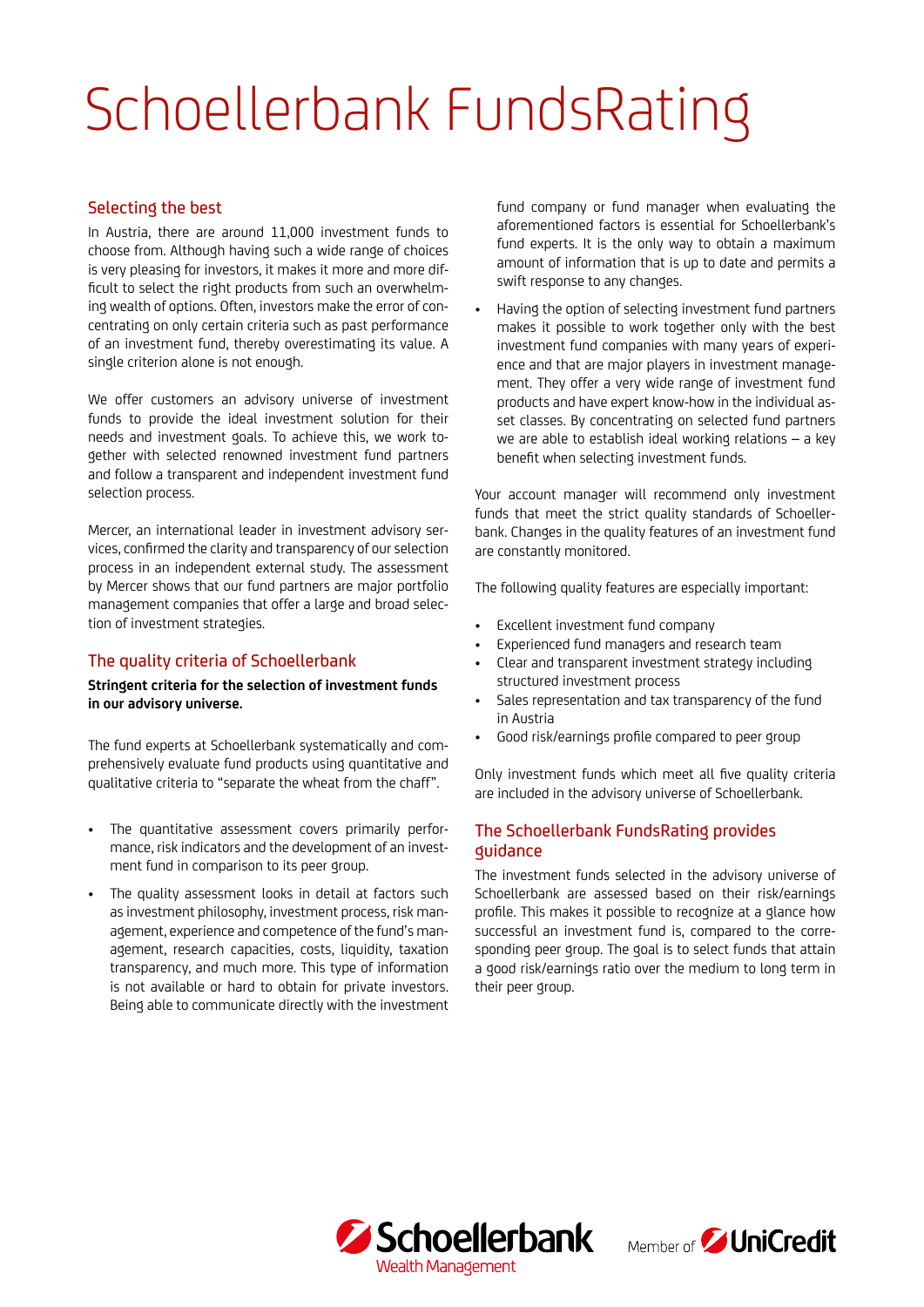#### **Schoellerbank FundsRating**

The fund rating scheme is based on an internal quantitative valuation by Schoellerbank's investment fund experts.

- The investment funds offered by the investment fund partners are analysed based on a number of quantitative factors. The factors are calculated based on the earnings/risk ratios over various time periods (three to seven years).
- The valuation is done within their peer group, i.e. the group of comparison. The peer group comprises all investment funds available on the Austrian market that offer a comparable investment. Currently, there are some 196 groups of comparison, for example, "Austrian stocks", "global corporate bonds" or "healthcare stock funds". These are made available by Morningstar, an independent data vendor.

In accordance with the current earnings/risk profile, the funds are grouped into five rating categories compared to their peer group (star rating) using Schoellerbank's internal quantitative scoring.

Funds ranked by their risk/earnings profile in the peer group:

- 5-star fund: Best 20 percent segment of the peer group
- 4-star fund: Second-best 20 percent segment of the peer group
- 3-star fund: Third-best 20 percent segment of the peer group
- 2-star fund: Fourth-best 20 percent segment of the peer group
- 1-star fund: Worst 20 percent segment of the peer group

Investment funds with a history shorter than three years as well as funds for which there is no relevant peer group cannot be used for the Schoellerbank internal fund rating.

|      | $\star \star \star \star \star$ 5-star fund: | Best 20 percent segment of the peer group        |
|------|----------------------------------------------|--------------------------------------------------|
|      |                                              |                                                  |
| **** | 4-star fund:                                 | Second-best 20 percent segment of the peer group |
|      |                                              |                                                  |
| ***  | 3-star fund:                                 | Third-best 20 percent segment of the peer group  |
|      |                                              |                                                  |
| **   | 2-star fund:                                 | Fourth-best 20 percent segment of the peer group |
|      |                                              |                                                  |
|      | 1-star fund:                                 | Worst 20 percent segment of the peer group       |
|      |                                              |                                                  |

### Funds ranked by risk/earnings profile of the peer group